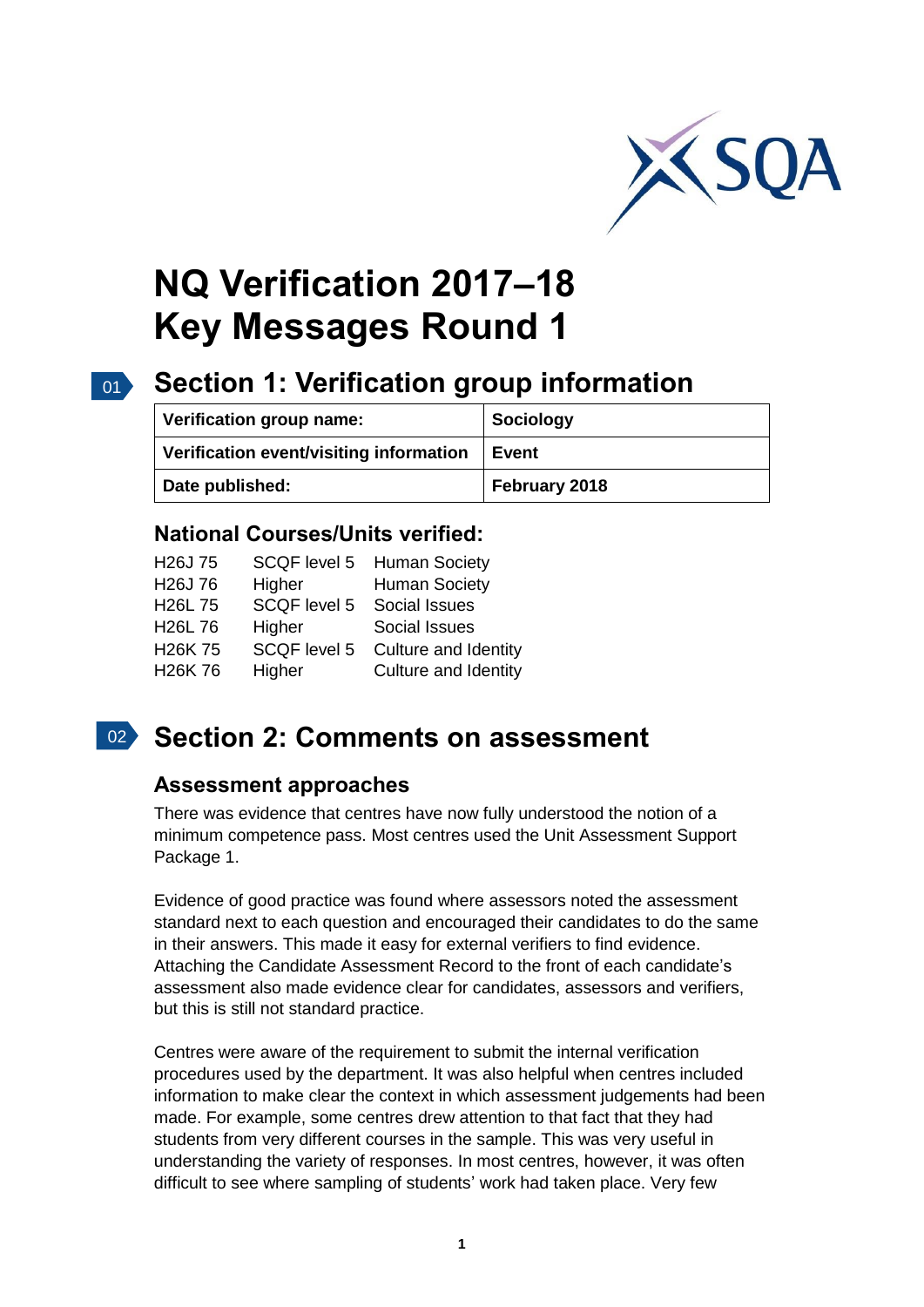centres had internal verifier comments or initials on candidate evidence and record sheets to show their agreement or disagreement with assessor judgements. Those centres that did provide internal verifier annotations were very helpful. Assessors and internal verifiers should be aware of *Internal Verification: A Guide for Centres offering SQA Qualifications* (February 2011).

#### **Action points**

- Continue to flag assessment standards in margins next to answers.
- Attach the Candidate Assessment Record to each candidate script, or a centre-devised alternative.
- Continue to send in evidence of internal verification and evidence of sampling of students' work. Internal verifiers should clearly annotate candidate evidence or the Candidate Assessment Record to show their agreement or disagreement with assessment decisions.
- The National 5 and Higher Sociology courses give rise to a variety of integrated delivery of units and integrated assessment approaches. Centres might find it helpful to review Unit Assessment Support Packages 2 and 3 in order to explore the combined/portfolio approach as a means to reducing the overall assessment burden for candidates.
- Assessors have a responsibility to keep up with published changes and should refer to the SQA subject pages regularly. Advice in relation to reassessment of assessment standards can be found in [Sociology:](https://www.sqa.org.uk/sqa/files_ccc/Sociology_arrangements_for_unit_assessment.pdf)  [arrangements for unit assessment for 2016–17 onwards.](https://www.sqa.org.uk/sqa/files_ccc/Sociology_arrangements_for_unit_assessment.pdf)

### **Assessment judgements**

Centres were judging the evidence according to the appropriate assessment standard and were correctly entering candidates for the appropriate level. An assessment standard which was assessed leniently by a number of centres, however, was Human Society 1.1, where candidates often fail to give an example of both the common sense and sociological approach.

There was good practice regarding the clarity of decision-making processes in terms of numerical annotation or ticks on scripts where assessment standards had been achieved. This was very helpful for verifiers in understanding the process that centres had carried out.

There was little evidence to indicate any remediation which had taken place, perhaps because typed work already includes remediation in open-book conditions. Good practice was found where assessors had marked remediation as 'clarified through learner conversation' as this enabled external verifiers to understand the assessment process more clearly.

All centres provided a record of internal verification, but there was less evidence of good practice in checking assessment judgements, for example, blind-marking and cross-marking and sampling of scripts.